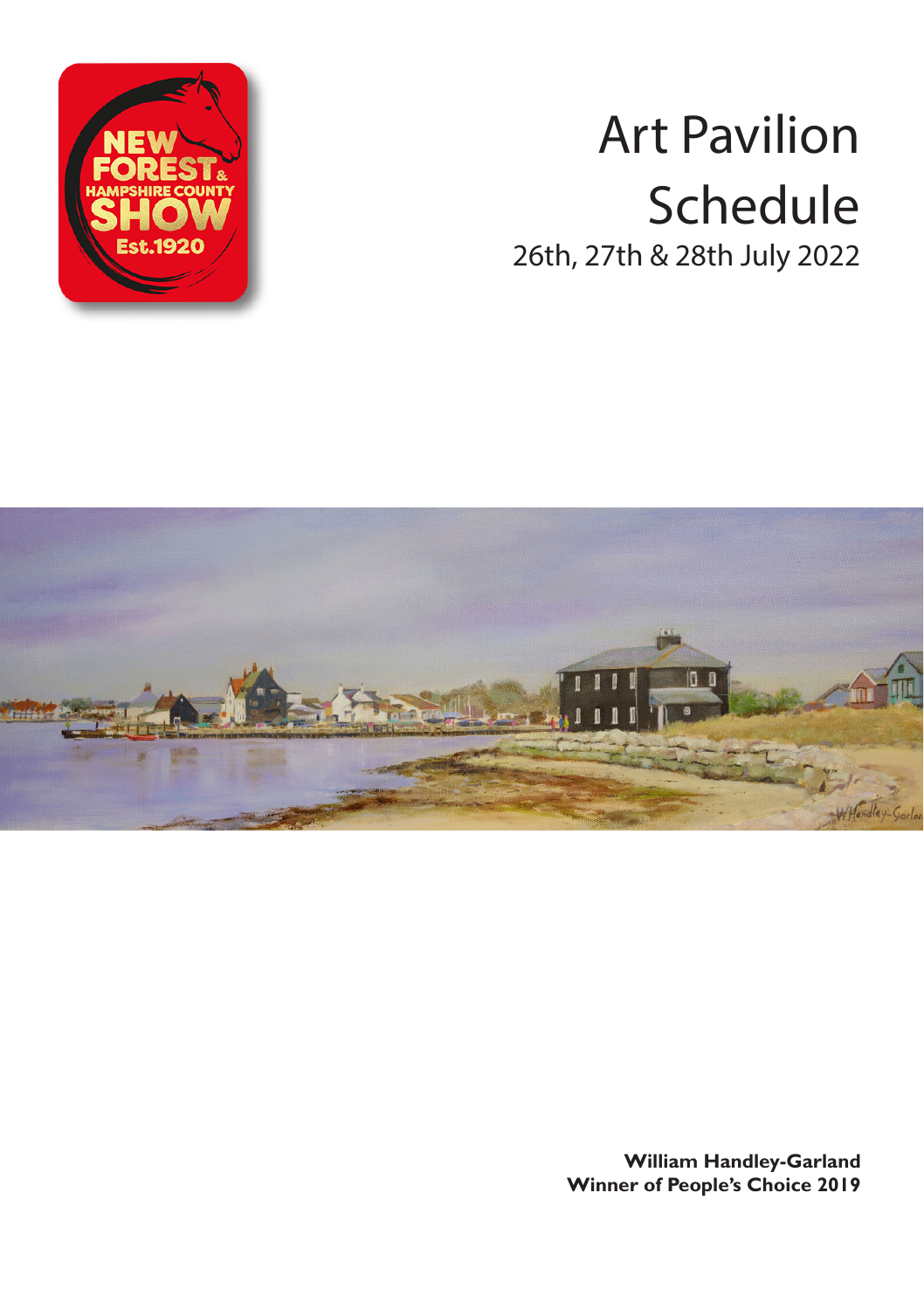## **ART PAVILION ENTRY FORM**

## **26th, 27th & 28th July 2022**

| <b>Name</b>    |  |
|----------------|--|
| <b>Address</b> |  |
|                |  |
|                |  |
|                |  |
| Tel            |  |

**Email** \_\_\_\_\_\_\_\_\_\_\_\_\_\_\_\_\_\_\_\_\_\_\_\_\_\_\_\_\_\_\_\_\_\_\_\_\_\_\_\_\_\_\_\_\_\_\_\_\_\_\_\_\_\_\_\_\_\_\_\_\_\_\_\_\_\_\_\_\_\_\_

| <b>Entries</b>                | <b>Title</b>                                                                                                                                                            | <b>Medium</b> | Price<br>or<br><b>NFS</b> | <b>Office Use Only</b> |                 |
|-------------------------------|-------------------------------------------------------------------------------------------------------------------------------------------------------------------------|---------------|---------------------------|------------------------|-----------------|
|                               |                                                                                                                                                                         |               |                           | IN                     | <b>OUT/SOLD</b> |
| Item I<br>2D/3D               |                                                                                                                                                                         |               |                           |                        |                 |
| Item 2<br>2D/3D               |                                                                                                                                                                         |               |                           |                        |                 |
| Item 3<br>2D/3D               |                                                                                                                                                                         |               |                           |                        |                 |
| Item 4<br>$(3D \text{ only})$ |                                                                                                                                                                         |               |                           |                        |                 |
| Item 5<br>$(3D \text{ only})$ |                                                                                                                                                                         |               |                           |                        |                 |
| Item 6<br>$(3D \text{ only})$ |                                                                                                                                                                         |               |                           |                        |                 |
| Item 7                        | (flat work only maximum overall size<br>$16'' \times 20''$<br><b>Giclee Mounted Prints</b>                                                                              | No:           |                           |                        |                 |
| Item 8                        | Cards (max 20) please ensure cards are<br>clearly marked with name of exhibitor.                                                                                        | No:           | £2.50 each                |                        |                 |
|                               | I have read and agreed the terms and conditions of the exhibition.<br>I enclose a cheque made payable to NFASS for £20<br>agree to pay 25% commission on all items sold |               |                           |                        |                 |

I agree to pay 25% commission on all items sold

Signed ............................................................................. Dated...........................................................................

If you would like to volunteer to assist during the set up or during the Show days please indicate below:

| Sunday<br>24th July<br>$9.30$ am - 11.30am | Tuesday 26th July<br>Show Day<br>$9am - 6pm$ | Wednesday 27th July<br>Show Day<br>$9am - 6pm$ | Thursday 28th July<br>Show Day<br>$9am - 6pm$ | Friday 29th July<br>$10am - 1pm$ |
|--------------------------------------------|----------------------------------------------|------------------------------------------------|-----------------------------------------------|----------------------------------|
| YES / NO                                   | YES / NO                                     | YES / NO                                       | YES / NO                                      | YES / NO                         |

| <b>Entries</b>     | Title                                                      | <b>Medium</b> | <b>Price of NFS</b> | IN | OUT/SOLD |
|--------------------|------------------------------------------------------------|---------------|---------------------|----|----------|
| Item 9<br>2D or 3D | Additional entry. Helpers Only.<br><b>Space Permitting</b> |               |                     |    |          |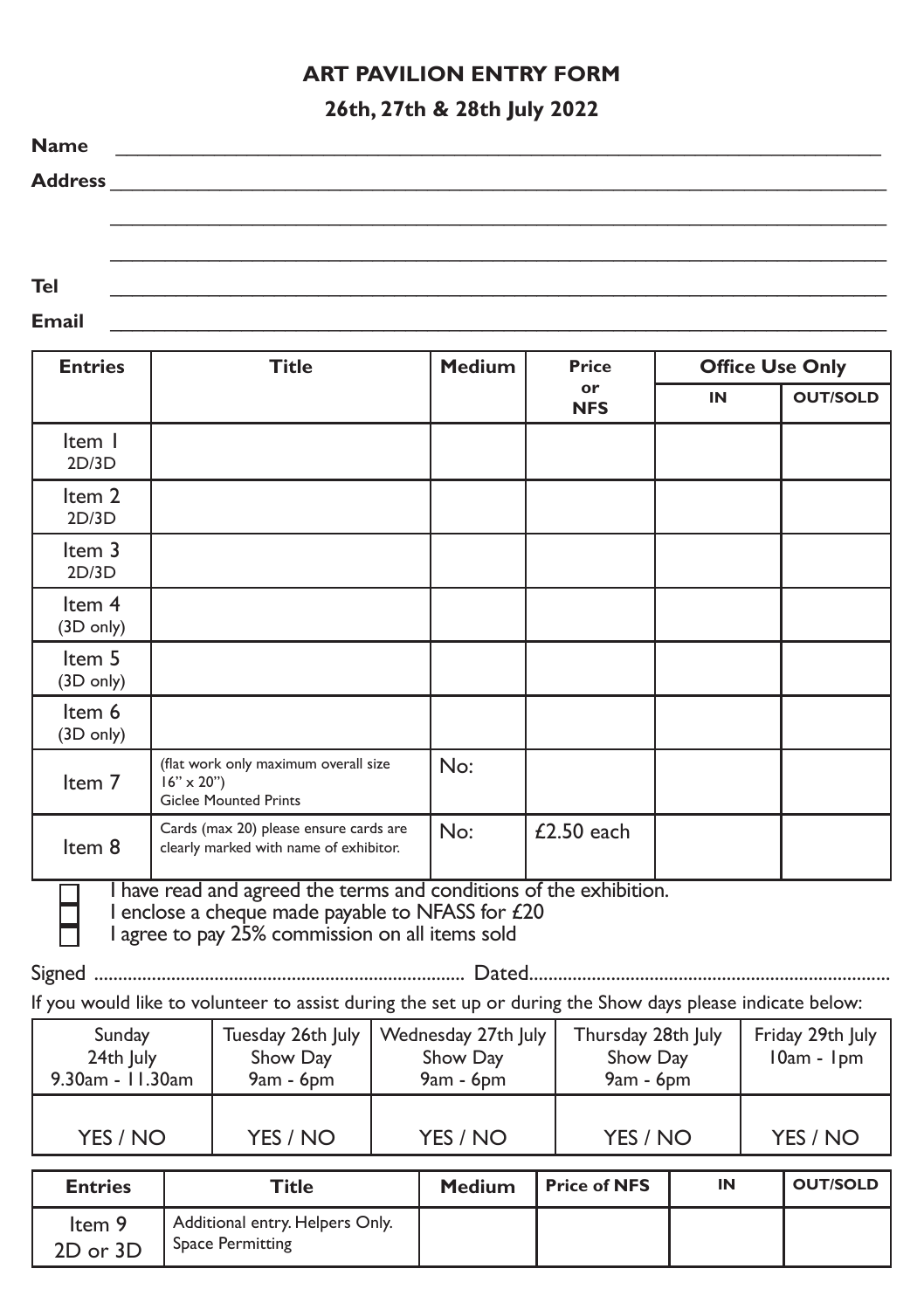# **OPEN ART EXHIBITION**

The New Forest Agricultural Show Society are pleased to invite artists, both amateur and professional to exhibit and sell some of their work in our very popular marquee at the New Forest & Hampshire County Show 2022.

A maximum of three 2D works [two to be shown and one for back up] and three 3D works can be entered per artist with the backup piece exhibited should space allow. One extra can be entered Free of Charge for people willing to help for at least one day. The entry fee this year remains at £20 for  $3 \times 2D/3 \times 3D$  entries and a 25% commission will be taken on any works sold. The £20 fee also entitles entry of up to 20 cards or packs of cards @ £2.50 each (of which 50p is retained by the New Forest Show) as well as up to 5 mounted and wrapped high quality unframed original prints/paintings for which 25% commission will be applied.

Entries will close on Friday 22nd July or once the maximum of 400 works has been achieved. Any entries received after this date will not be accepted. The Society can only accept pictures or paintings no larger than 36" x 30" and with a value between £50 and £750 and in the case of 3D less than 36" in height.

The Society reserves the right not to display pictures or paintings that do not have the correct fixings for hanging (D Rings and Cord).

The New Forest Agricultural Show Society does not provide insurance for any works exhibited at the Show, however excellent security services will be in place during the Show.

As in previous years, we would be very grateful to receive assistance with the following roles within the Art Pavilion for the duration of the Show:

- Watchers / Minglers
- Fire Exit minders / Picture movers
- Sales desk assistants
- Demonstrators for painting, pottery or any other art related craft for within the marquee.
- Volunteers will be notified as soon as possible.